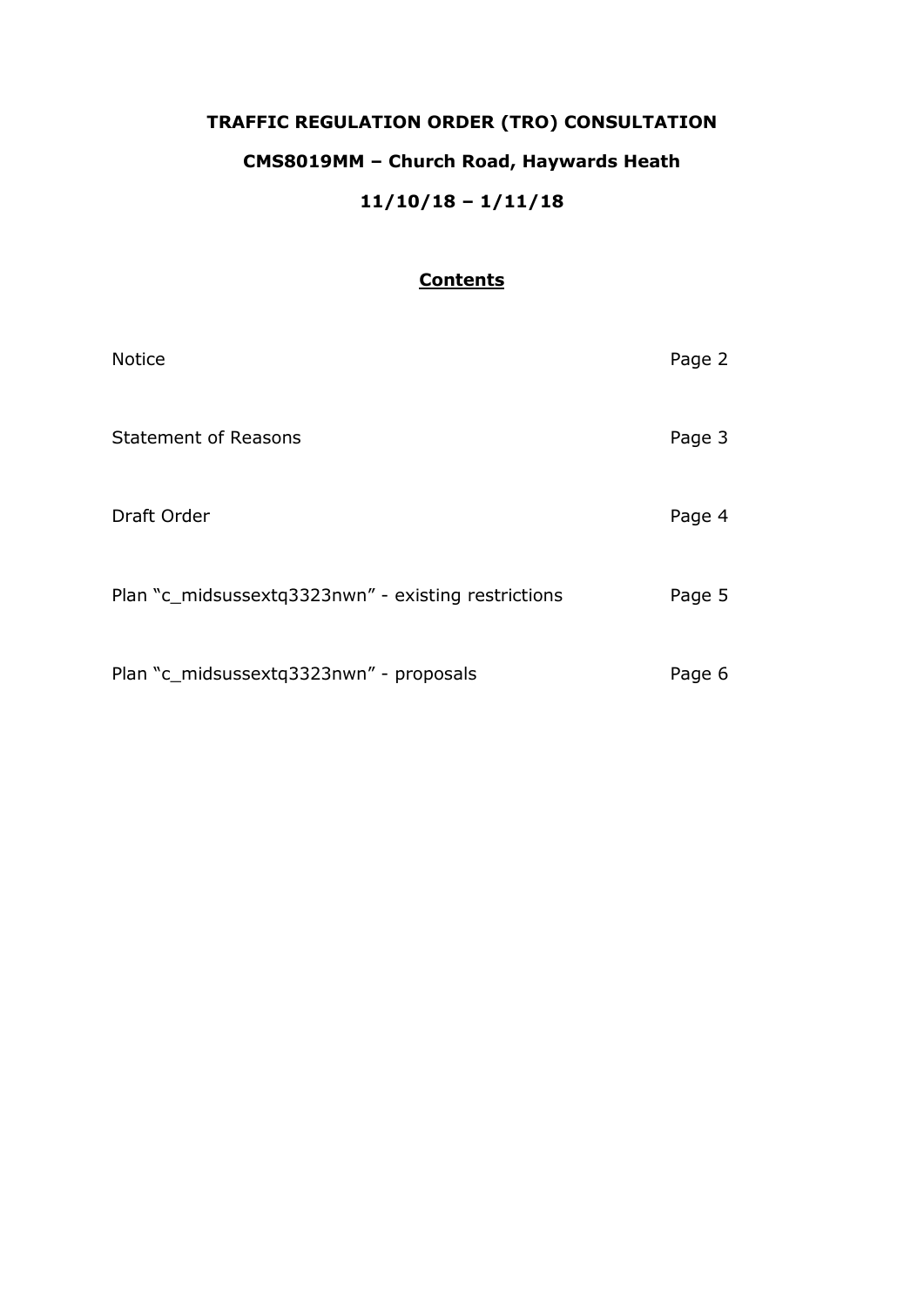#### **West Sussex County Council ((Mid Sussex District) (Parking Places & Traffic Regulation) (Consolidation No.2) Order 2006)**

# **(Haywards Heath: Church Road Amendment) Order 2018**

NOTICE is hereby given that West Sussex County Council proposes to make a permanent Traffic Regulation Order under the provisions of the Road Traffic Regulation Act 1984, the effect of which will be to remove approximately 10 metres of the western end of an existing 2 hour limited waiting bay on the south side of Church Road in Haywards Heath, outside St Wilfrids Church, and replace it with double yellow lines.

Full details of the proposals in this notice can be viewed on our website at www.westsussex.gov.uk. The website includes a response form for any comments or objections.

The documents may also be inspected at County Hall Chichester, during normal office hours, and at Haywards Heath Library, 34 Boltro Road, Haywards Heath during normal library opening hours.

Any comments or objections about the proposal must be received before 1 November 2018 October 2018. These may be submitted via the response form on the website mentioned above, by e-mail to [tro.team@westsussex.gov.uk](mailto:tro.team@westsussex.gov.uk) or in writing to TRO Team, West Sussex County Council, The Grange, Tower Street Chichester, PO19 1RH. For legal reasons, only correspondence including a full name and address will be considered. Please quote reference CMS8019-MM in all correspondence.

Dated this 11th day of October 2018. Director of Law & Assurance, County Hall, Chichester.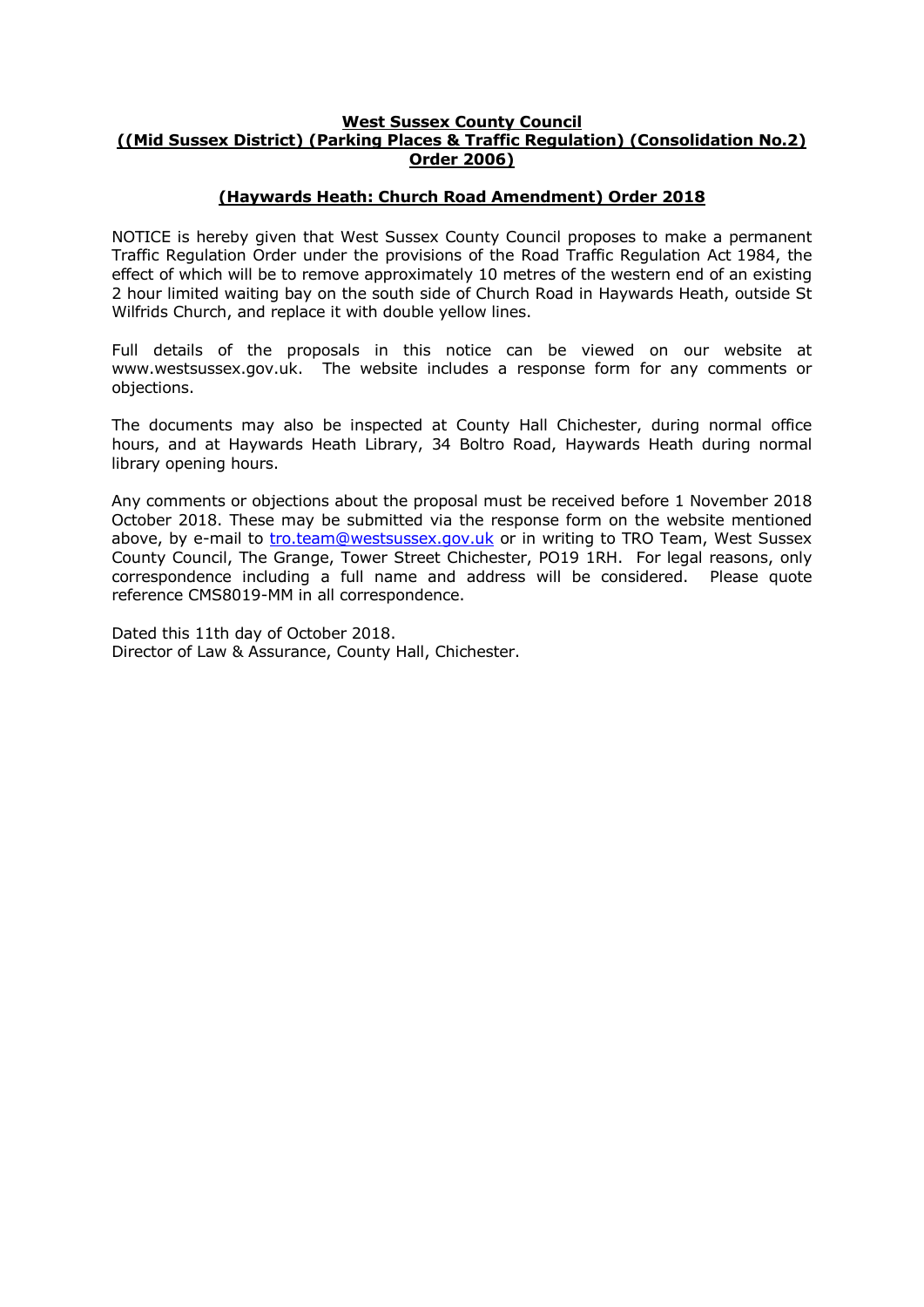## **West Sussex County Council ((Mid Sussex District) (Parking Places & Traffic Regulation) (Consolidation No.2) Order 2006)**

## **(Haywards Heath: Church Road Amendment) Order 2018**

#### **STATEMENT OF REASONS FOR PROPOSING TO MAKE THE ORDER**

West Sussex County Council proposes to make a permanent Traffic Regulation Order that will remove approximately 10 metres of the western end of an existing 2 hour limited waiting bay on the south side of Church Road in Haywards Heath, outside St Wilfrid's Church, and replace it with double yellow lines

A footpath linking South Road to Church Road runs along the western boundary of St Wilfrid's church. West Sussex County Council has received requests for the provision of an uncontrolled pedestrian crossing on Church Road at the point this path emerges.

On considering the site it was concluded that the safest way to provide this crossing point is to construct a build-out feature in the pavement. This will reduce the width of road pedestrians need to cross and provide a clearer view of approaching traffic.

The length of road chosen for the installation of this feature presently has double yellow lines. When weddings or funerals are taking place at St Wilfrid's church, the wedding party or funeral cortege legitimately park on these lines to access the church. This will no longer be possible when the build-out feature is installed. It is therefore proposed to slightly extend the double yellow lines outside the church to ensure access for these vehicles is retained. This will require a shortening of the parking bay described above.

The new Order is therefore proposed to improve the amenities of the area through which the affected lengths of roads run.

The attached drawings, numbered TQ3323NWN show the lengths of roads affected by the proposed Order.

Director of Law & Assurance 7 September 2018

CMS8019-MM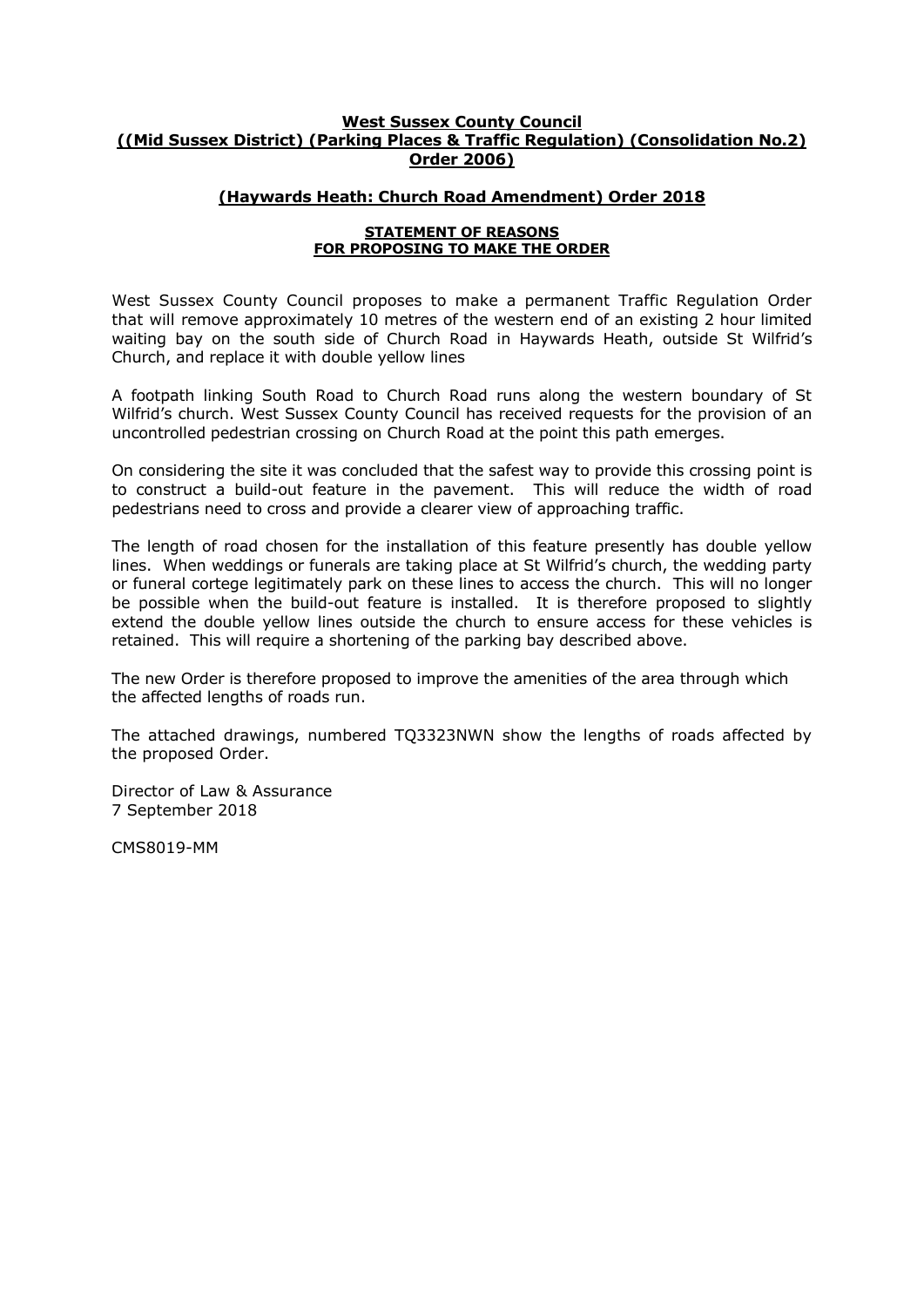## **WEST SUSSEX COUNTY COUNCIL ((MID SUSSEX DISTRICT) (PARKING PLACES & TRAFFIC REGULATION) (CONSOLIDATION NO.2) ORDER 2006)**

# **(HAYWARDS HEATH: CHURCH ROAD AMEENDMENT) ORDER 2018**

West Sussex County Council in exercise of their powers under Sections 1 (1) 2 (1) and (2), 4 (2), 45, 46, 49 and 53 and Part IV of Schedule 9 of the Road Traffic Regulation Act 1984 ("the Act") as amended and of all other enabling powers and after consultation with the Chief Officer of Police in accordance with Part III of Schedule 9 to the Act hereby make the following Order:-

- 1. This Order shall come into operation on the \*\*\*\*\* day of \*\*\*\*\*\* 2017 and may be cited as "West Sussex County Council ((Mid Sussex District) (Parking Places & Traffic Regulation) (Consolidation No.2) Order 2006) (Haywards Heath: Church Road Amendment) Order 2018".
- 2. The "West Sussex County Council (Mid Sussex District) (Parking Places & Traffic Regulation) (Consolidation No.2) Order 2006" is hereby amended by the replacement of the plan specified in the First Schedule to this Order, with the plan specified in the Second Schedule, attached hereto.

## **FIRST SCHEDULE Plans to be Replaced**

TQ3323NWN (Issue Number 5)

## **SECOND SCHEDULE Replacement Plan**

TQ3323NWN (Issue Number 6)

THE Common Seal of THE (2009)<br>WEST SUSSEX COUNTY COUNCIL WEST SUSSEX COUNTY COUNCIL was hereto affixed the ()<br>day of (2018)<br>()<br>() () ()

 ) ) ) )

 ) day of 2018

Authorised Signatory (1999) CMS8019-MM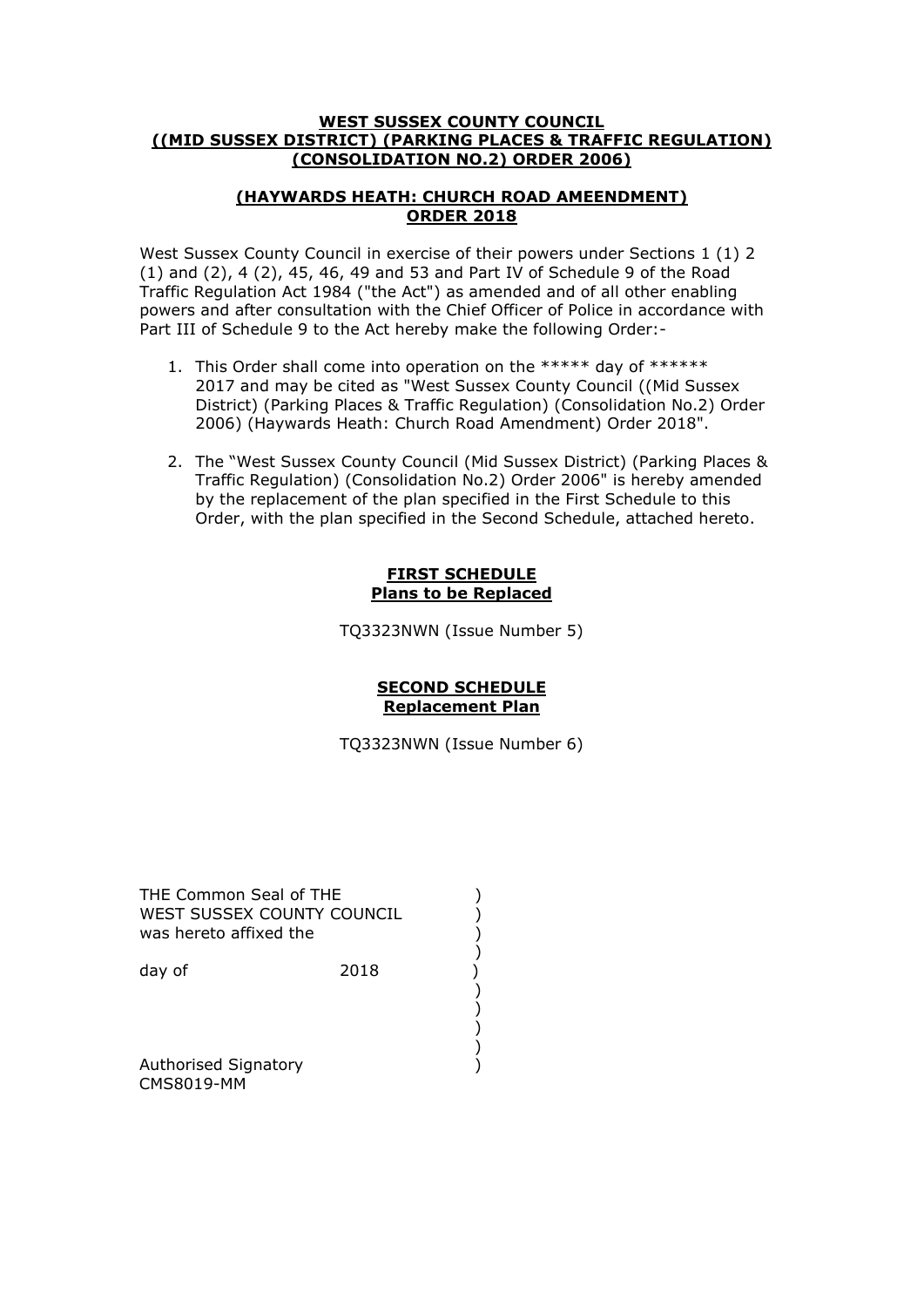